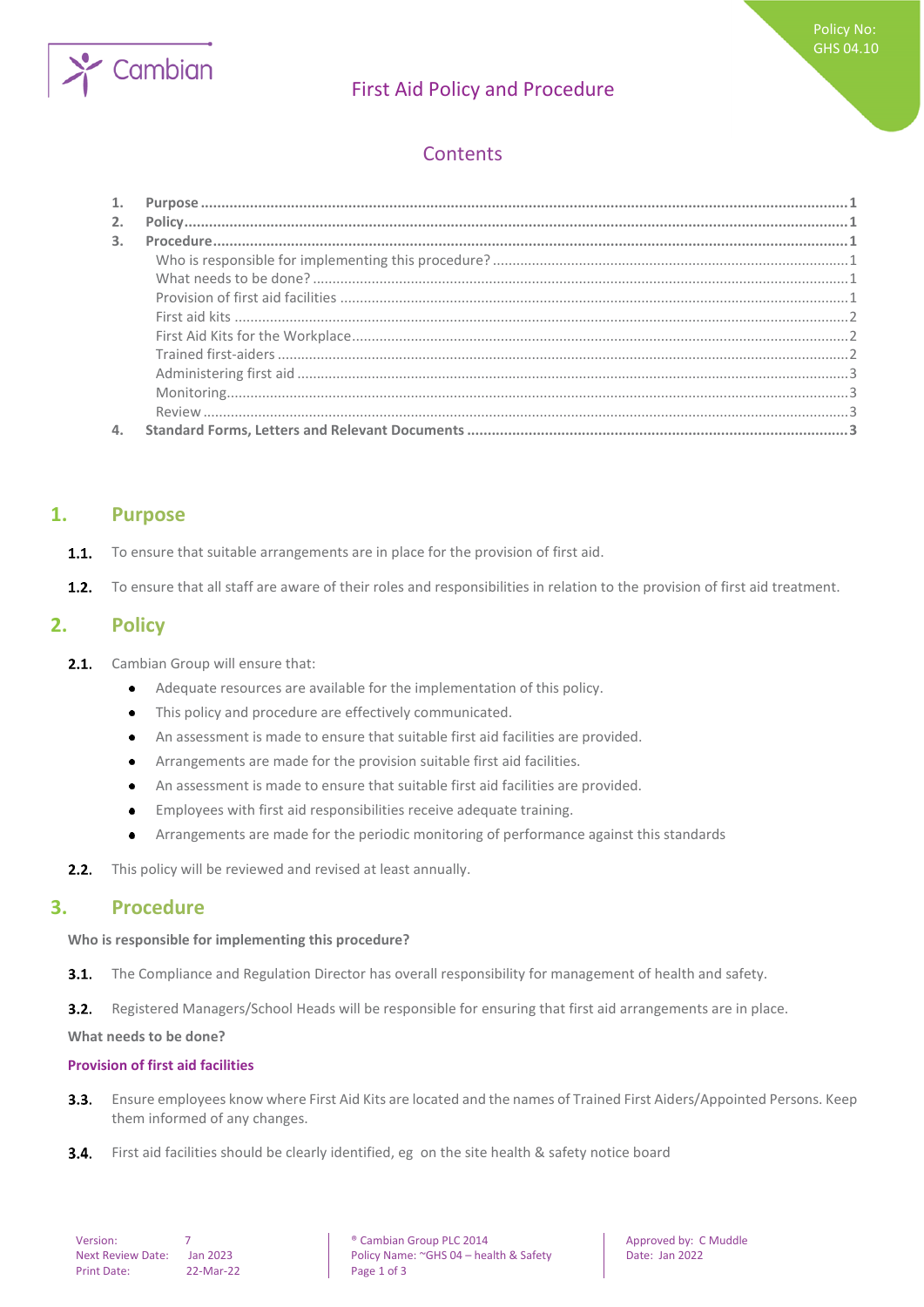

Policy No: GHS 04.10

- <span id="page-1-0"></span>Regularly check the contents of first aid kits and ensure they remain fully stocked. They should contain a First Aid  $3.5.$ Guidance card (HSE publication) which will specify the contents that should be provided.
- <span id="page-1-1"></span> $3.6.$ Contents of British Standard Compliant (BS 8599-1:2019)

#### **First Aid Kits for the Workplace**

| <b>Contents</b>                | Small<br>Upto 25<br><b>Employees</b> | Medium<br>25 to 50<br><b>Employees</b> | Large<br>50 to 100<br><b>Employees</b> | <b>Travel</b><br>Individual<br>Employee |
|--------------------------------|--------------------------------------|----------------------------------------|----------------------------------------|-----------------------------------------|
| F/A guidance leaflet           | $\mathbf 1$                          | $\mathbf 1$                            | $1\,$                                  | $\mathbf 1$                             |
| <b>Contents Label</b>          | $\mathbf 1$                          | $\mathbf 1$                            | $\mathbf 1$                            | $\mathbf 1$                             |
| <b>Medium sterile dressing</b> | $\overline{2}$                       | $\overline{4}$                         | 6                                      | $\mathbf 0$                             |
| Large sterile dressing         | $\overline{2}$                       | 3                                      | $\overline{4}$                         | $\mathbf{1}$                            |
| <b>Triangular dressing</b>     | $\overline{2}$                       | 3                                      | $\overline{4}$                         | $\mathbf 1$                             |
| Eye dressing                   | $\overline{2}$                       | 3                                      | $\overline{4}$                         | $\mathsf{O}\xspace$                     |
| <b>Waterproof Plasters</b>     | 40                                   | 60                                     | 100                                    | 10                                      |
| <b>Sterile wet wipe</b>        | 20                                   | 30                                     | 40                                     | $\overline{4}$                          |
| Microporous tape               | $\mathbf{1}$                         | $\overline{2}$                         | 3                                      | $\mathbf 0$                             |
| Nitrile gloves - pair          | 6                                    | 9                                      | 12                                     | $\overline{2}$                          |
| <b>Finger Dressings</b>        | $\overline{2}$                       | 3                                      | $\overline{4}$                         | $\mathsf{O}\xspace$                     |
| <b>Face shield</b>             | $\mathbf{1}$                         | $1\,$                                  | $\overline{2}$                         | $\mathbf{1}$                            |
| <b>Foil blanket</b>            | $\mathbf{1}$                         | $\overline{2}$                         | 3                                      | $\mathbf{1}$                            |
| Burn dressing 10 x 10cm        | $\mathbf{1}$                         | $\overline{2}$                         | $\overline{2}$                         | 0                                       |
| <b>Clothing shears</b>         | $1\,$                                | $\mathbf{1}$                           | $\mathbf{1}$                           | $1\,$                                   |
| <b>Conforming bandage</b>      | $\mathbf 1$                          | $\overline{2}$                         | $\overline{2}$                         | $\mathbf 0$                             |

<span id="page-1-2"></span>**N.B. Where a first aid assessment of need identifies the need for eye wash stations, separate eyewash kits should be placed in those areas** 

**Trained first-aiders**

- Ensure that employees are aware that they can only give first aid if they hold a current first aid certificate. This treatment  $3.7.$ can be provided to employees, individuals, visitors and any other people who are within Cambian's control.
- $3.8.$ Provide sufficient First Aiders on the site, to take account of shifts and absences. Cambian's policy is that there should be a minimum of one trained first aider per site.